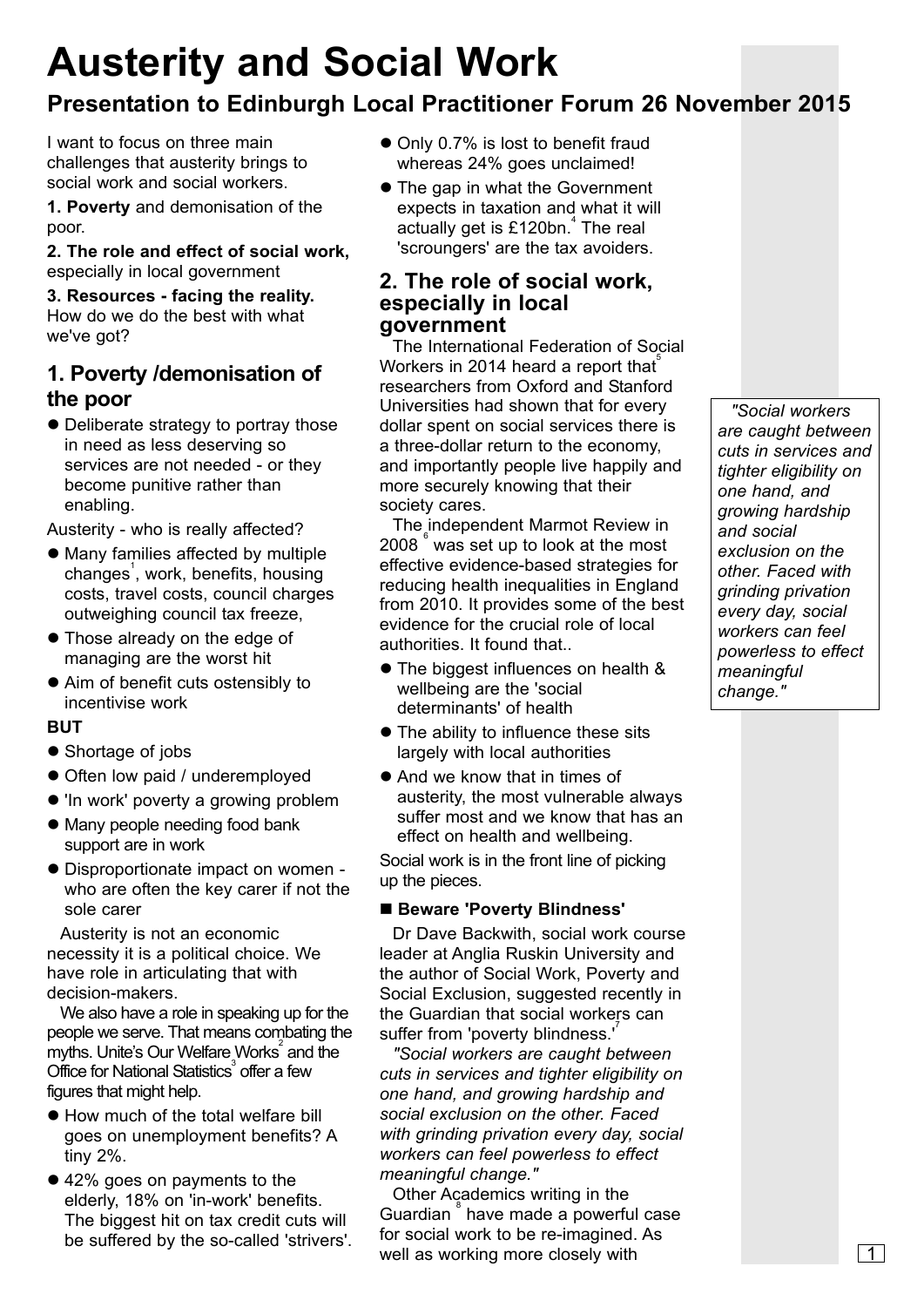impoverished communities, this should include helping social workers to make space to work with service users in tackling the brutal poverty and exclusion that austerity has imposed upon them.

Where they think we can find the time to do that, is another question.

#### ■ How do we avoid 'Poverty Blindness'

Colin Turbett, who was a team manager in North Ayrshire, recently wrote a book called "Doing Radical Social Work"<sup>9</sup>. He also wrote in Community Care about a survival guide for austerity<sup>10</sup>.

He says: "We need to identify and exploit the areas of discretion within which we can create such 'radical' social work. This is 'radical' because it challenges the narrow prescribed forms of practice driven by managerialism and its attempts to enforce neoliberal ideas and acceptance of austerity as if it was a natural event."

#### But he also warns: *"Such radical practice must be practiced safely if it is to be effective and an example to others."*

I've picked just a few points from Colin's guide but to get the full effect you need to read them all…

- Be good at the job and bring humour **into the workplace:** Being helpful and supportive to colleagues is more likely to change attitudes than a politically perfect analysis of society.
- $\blacksquare$  Use opportunities to practice anti**oppressively:** It may not involve much more than simply pointing out the fact that the service user is a victim rather than creator of their life situation, but when it works it always inspires others.
- **Know your employer:** take time to find out who might be your allies and who will obstruct.
- Avoid adventurism, martyrdom and **senseless confrontation:** wellmeaning workers, who pitch themselves against their managers and employers without building support first, or working out a strategy for success, may soon find themselves out the door without changing anything.
- Help create a positive workplace **culture:** remarks made by colleagues that reflect attitudes like racism and sexism or about benefit scroungers and immigration - should be confronted and challenged. Humour in the workplace does not have to reflect oppression. An

anti-oppressive culture makes good and radical practice the norm.

■ Join and be active in trade unions, **professional associations and campaigning groups like SWAN:** defence of the welfare state is basic to radical approaches. Genuine trade unions such as UNISON should be built and supported as defensive bulwarks and advocates for social justice.

A culture change is possible, Colin argues, with an emphasis on security, dignity and resilience-building rather than surveillance of risk.

## **3. Resources - facing the reality - how we use them**

We are not going to get more resources until there is a huge political shift. So what do we do in the meantime?

#### **We're told to focus on prevention but what is prevention?**

- Real prevention is long term. There is no quick fix. It takes years to see the results.
- Prevention rarely works by shifting resources away from the front line.
- Real prevention comes through universal services, not targeted services. Education, health, housing, benefits. Social work cannot fix all that.
- $\bullet$  But we can intervene more quickly and more decisively if the resources are in the right place. But…

#### **Need is going up, resources are going down**

- $\bullet$  In 2004 the guideline average Children and Families practice team worker's caseload in Edinburgh was 19 with an ambition to get it down to 14!
- The 1999 Edinburgh Inquiry said that there should be a choice in placing young people in residential units. To ensure that choice, units should operate normally with vacancies. Since then the number of places has gone down.
- $\bullet$  In 2004 UNISON showed that almost every local authority in Scotland was spending over the central GAE funding in Social Work just to tread water. That amounted to £20 million in Edinburgh.
- Resources were boosted post 2004 but successive cuts have seen the  $\boxed{2}$

*"We need to identify and exploit the areas of discretion within which we can create such 'radical' social work. This is 'radical' because it challenges the narrow prescribed forms of practice driven by managerialism and its attempts to enforce neoliberal ideas and acceptance of austerity as if it was a natural event."*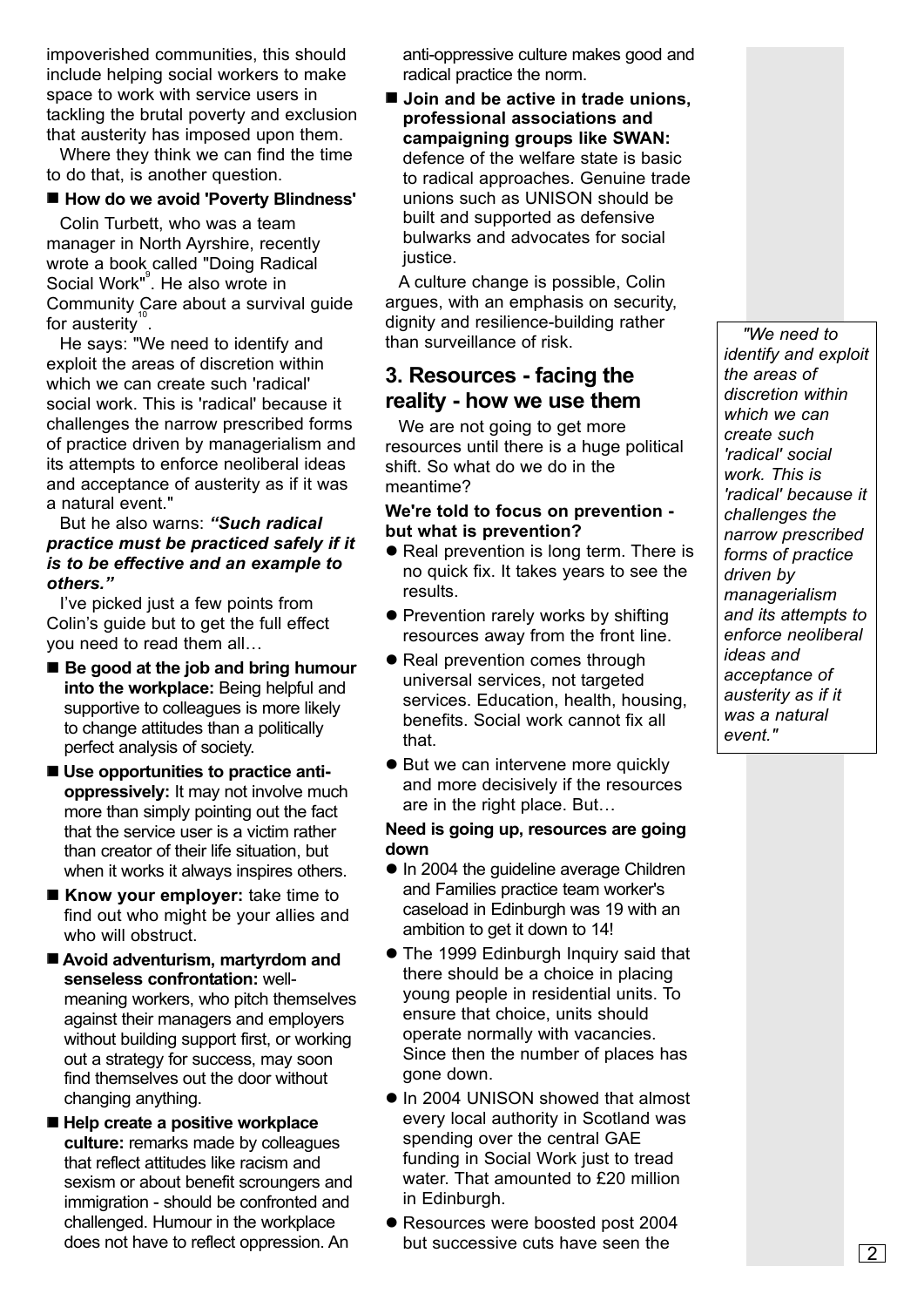council lose 20% of its income since 2010.

We have to communicate that and where we can we have to fight that as trade unionists, citizens and voters. We are uniquely placed to speak up for the people we serve.

A statement by Ian Johnston of the IFSW in  $2013$ <sup>"</sup> :

*"The hardship, distress and despair endured by individuals and families living in poverty largely occurs out of sight of politicians, other decision makers and opinion formers, far removed from the lives of the wealthy, which all too often are characterised by excess and greed.*

*"The sensitive services that social workers provide very often take place behind closed doors too. We therefore have first hand knowledge of the impact of poverty on the health and well being of individuals and groups and are well placed to contribute to campaigns aimed at securing a fairer, more equitable distribution of wealth in all countries."*

But we also have a reality of the here and now we have to work in.

That means we need to re-imagine. We also need to focus on our core business, doing what social work can do and not what others should be doing. We need to make multi-agency working actually mean that.

■ Multi-agency working: Integration of health and social care will be a challenge. For too long local authorities have been weak in defending their position. They have been silent on consultants managing their resources by pushing patients out and dumping them on council resources when we all know are going to end up back in hospital pretty soon.

In children's services, how often do I get a call from the police about a child absconding and they say "what are you going to do about it?" - as opposed to "what are WE going to do about it".

**Thresholds:** Very often multi-agency working brings higher pressure on resources. Other agencies seek to take the safest, best 'back covering' option there is to deal with the blame cultures they work in. That doesn't help with prevention and it doesn't help with responsibly and constructively managing risk.

The prime example is the push to get some young people accommodated

when we know placing them in a unit with a whole lot of other young people in crisis is likely to escalate things rather than make them better. Most of our young people in secure have ended up there from a YPC - not because YPCs are not working but because the young people ended up there by default, not by plan.

 $\blacksquare$  **Intra-Agency working:** While we talk about more joined up working between agencies, we often forget about joined up working within our own council, in our own departments and even in our own services within departments.

We have children referred back and forward for services in the same service. We have housing billing social work, we have schools looking for social work to pay for extras for looked after children. What happened to corporate parenting?

But there is often great intra and inter agency working. Some is led from the top with good leadership and people setting a culture, but all too often it is just people of goodwill working together on the front line despite the systems they work within.

And working together is not enough. We need to take a step further than just joint working and move to joint ownership.

As a Practice Team Manager, one of my greatest frustrations is when a specialist service hands back a young person to the practice team because the family is not engaging.

Practice team workers can't do that. They can't say they are full up. That's why I call practice team workers the 'experts' because they are expected to work with people that nobody else can.

#### ■ Need to measure and evidence **outcomes - What works!**

This is always essential but even more so when resources are limited.

But outcomes are notoriously hard to measure. It is really hard to measure what didn't happen because of our intervention. And that is important because a lot of what we do is about stopping things getting worse.

Practice teams have done huge work on this. KPIs, that are often criticised as bureaucratic, have led to almost all reports being on time. That is a critical practice issue. It is about respect for children and families. It is about them

*In children's services, how often do I get a call from the police about a child absconding and they say "what are you going to do about it?" - as opposed to "what are WE going to do about it".*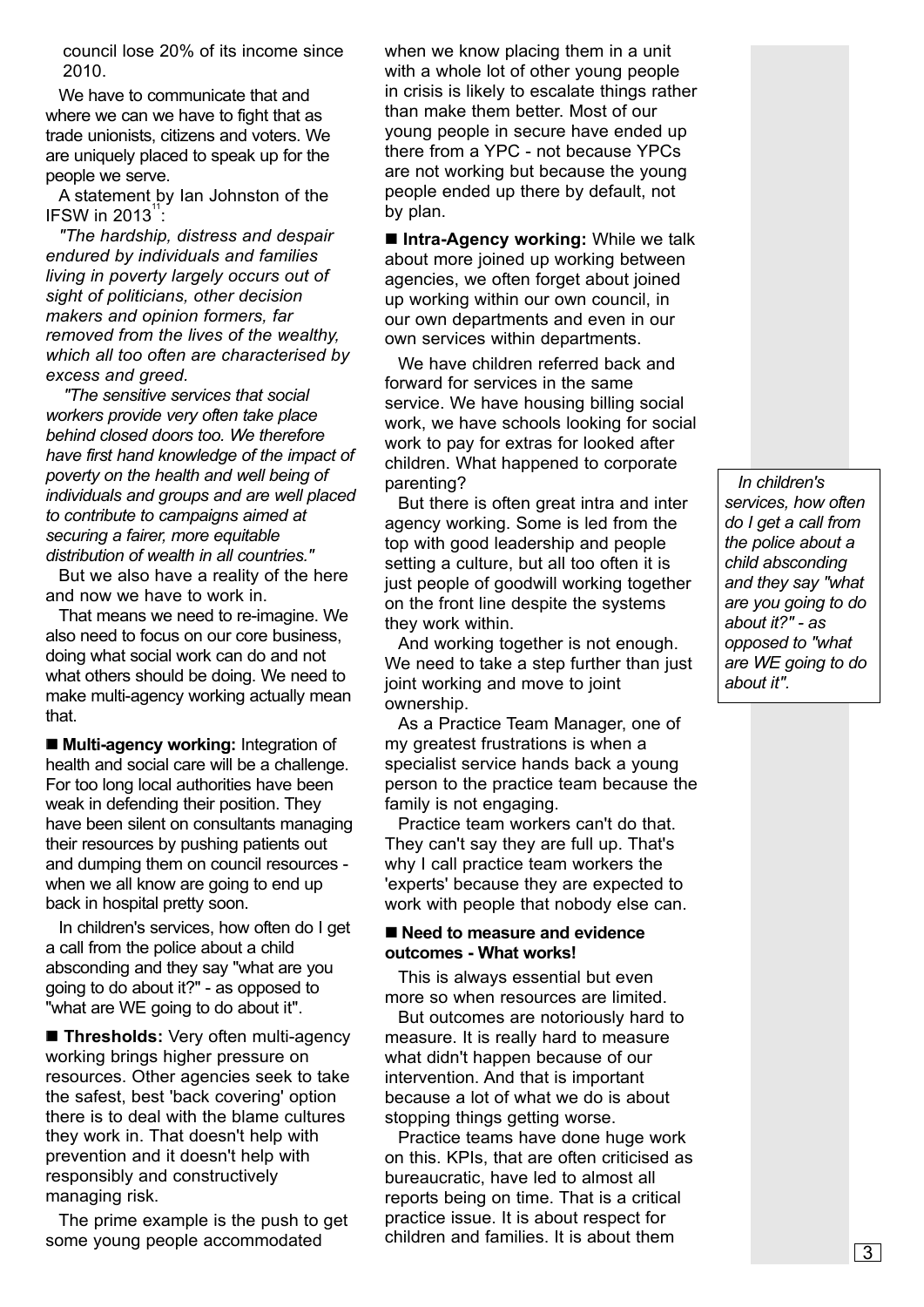having time to read them. It is about children not getting all wound up for a hearing or a review only to find it has to be continued because there is no report.

We can measure trends in children being accommodated, in child protection and so on. But the reasons are harder to identify - and the measures to change things are even harder to identify.

Over the years we have instigated lots of specialist services to change the balance of care - sometimes via short term money - yet the number of children coming into care has not varied dramatically.

Of course it could be that these services are stopping the number coming into care going up too much. But the fact is we don't know because it is so hard to analyse.

As a PTM, I keep getting asked what I am going to do about that? Not much, because I don't control the resources being put in to effect that change. But I can demonstrate that in a 12 month period when my team was fully staffed and we could do direct allocation, there was an initial peak in children becoming accommodated because we picked up things we had not been able to deal with due to staff shortages.

But then - the number of children in care came down. We halved the number of children on the child protection register. We almost doubled the number of children going forward to permanence.

**Doing the high threshold thing at the right time is also early intervention**. It avoids the mistakes of the past of allowing concerns to ratchet up and it gives children a far better chance of benefiting from reparative care so we don't end up with seriously damaged out of control teenagers.

Of course we need to do things differently. We must never imagine the systems we have are always fit for purpose. We need to free up for innovation, we need to give social workers permission to try new things in the safety of a learning culture.

#### ■ Evidence - what are we really **doing - Avoid the myths**

But before we start wholesale shuffling around services and systems - we need to look at what is working now - look at what is really happening, not what people four steps removed

think is happening. Because if we don't do that, we lose valuable working initiatives every time we reorganise.

*We do worse than reinventing the wheel over and over again, we reintroduce the mistakes we should have learned from in the past.*

I was at a citizens and localities events the other week and in my group people were saying we needed systems to assess need and allocate resources on that basis rather than just geographically in the new localities.

I pointed out that that is what practice teams do. We took time to set up business support to give us the management information and - most importantly - we kept checking those figures represented the reality on the ground - and we allocated staffing by neighbourhood on those figures.

Business support that knows the social work task is critical to that and we need to tread carefully with the new generic business model that might not be able to deliver on those specialist roles.

The surprise was that this was not happening across the council and the risk is that if nobody knew we were doing it, we might have ended up reinventing that wheel too. We might still.

I am constantly surprised that colleagues in the council don't know what we do and if they don't, there is fair chance that some decision makers won't either. I spoke to one recently that didn't realise we did child protection. They thought someone else did it like Children 1st or something.

Though that's not all that surprising given what the public is told. I was at a charity concert my daughter was part of at the Usher Hall in support of Aberlour. The Aberlour speaker gave an emotional speech on how all the funding raised would help them to protect children from abuse. My daughter said: "I thought that's what you did, dad." "So did I", was my answer.

My point is that we have had so many failed projects imposed on us by people who did not go to the trouble to find out what we actually did. If there is one thing that is worse than people not knowing what we do, it is people who think they know what we do and are wrong.

This will be a challenge for the Scottish Government's "Shared Vision

*"We do worse than reinventing the wheel over and over again, we re-introduce the mistakes we should have learned from in the past."*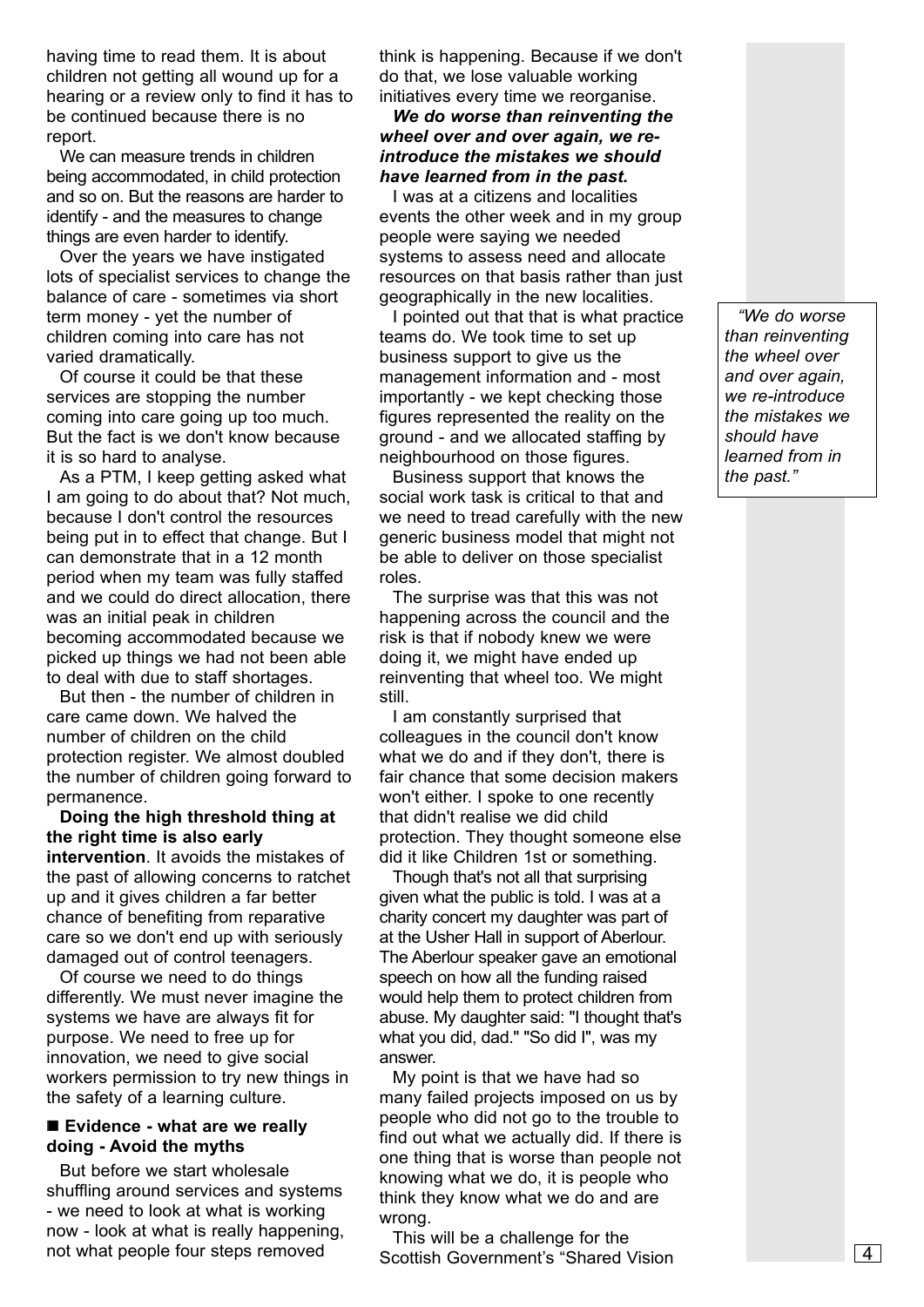and Strategy" for social services,<sup>12</sup> especially its aim to 'promote public understanding'.

We need to promote that not just with the public but also inside corporate institutions like councils.

#### ■ Self-protection and survival

One other thing colleagues have reminded me of has surprised me and perhaps shouldn't have. And it is something we all need to be alert to, especially at times of austerity, cuts and increasing pressures.

That is the sheer emotional effect of the work we do and the need to protect ourselves from the 'cumulative trauma' that can come from that.

Two things brought this home to me recently. One was two groups of staff placed next to our Children and Families duty team in an open plan office. We had resisted that on the grounds of confidentiality but were ignored by the workstyle folk - in fact berated by them - mainly because they thought they knew what we did but didn't.

The first group to move there were lovely people but after a few months they asked to be moved because they could not handle the horrific things they were hearing about children being abused. The same thing happened to the next group to be moved in there.

The other thing that brought it home was a colleague who was giving evidence in court. So horrific was the case that the Sheriff excused the jury for serving for 10 years.

Yet we work with these horrors day in day out. Some of us, though not me you'll be surprised to know, are in our early 20s wondering if we can manage this for the rest of our working lives along with the other problem of the recurring and increasing abuse we encounter. Abuse that children's panels seem unwilling to protect us from most of the time.

We manage through these things but we need to be aware of the 'cumulative trauma' effect. Peer support, good supervision and permission to be emotionally affected are all essential to avoiding that.

We need to continue to convince decision-makers in our council and in government that we must have staff ratios and workloads that allow for regular, professional and sensitive

supervision that will be alert to the emotional effects on staff.

And we could do better than a 'one size fits all' performance review and development system. As a profession, we need to speak up more and define our needs within the corporate environment.

#### ■ Avoid defensive or risk averse **practice**

As pressures mount and organisations panic, there is a danger that a compliance culture and micro management can lead to risk averse practice.

Eileen Munro, in the Munro Report of Child Protection.<sup>13</sup> says: "Those involved in child protection must be 'risk sensible'. There is no option of being risk averse since there is no absolutely safe option. In reality, risk averse practice usually entails displacing the risk onto someone else."

Over-prescriptive cultures - always a risk at times of cuts - stifle innovation, reduce a sense of responsibility, increase sickness levels and do not protect children.

Balancing innovation and risk in social services<sup>14</sup> by IRIS is an interesting piece and know the council's risk policy<sup>15</sup>.

Keeping everyone focussed on practice is a challenge during any reorganisation.

We must not take our 'eye of the ball' during a time of change as we learn from the Laming Inquiry<sup>16</sup>.

In a recent presentation to UNISON's Social Work Issues Group, Alan Baird, Scottish Government Chief Social Work Adviser warned about "how we manage risk through change".

#### ■ Take control of what we can **control**

Many changes will be forced just due to lack of money but that doesn't mean we can't look at other changes for the right reasons.

We can take hold of the things we do have control over and exploit those to think of new and better ways of working. They may be small things but bit by bit they can make a difference.

We can try to bring the focus back to building relationships. Research after research shows that the relationship with the social worker is the key element in effecting change. That requires time to get alongside service users and work like that needs to be valued just as much as getting reports in on time.

*"Those involved in child protection must be 'risk sensible'. There is no option of being risk averse since there is no absolutely safe option. In reality, risk averse practice usually entails displacing the risk onto someone else".*